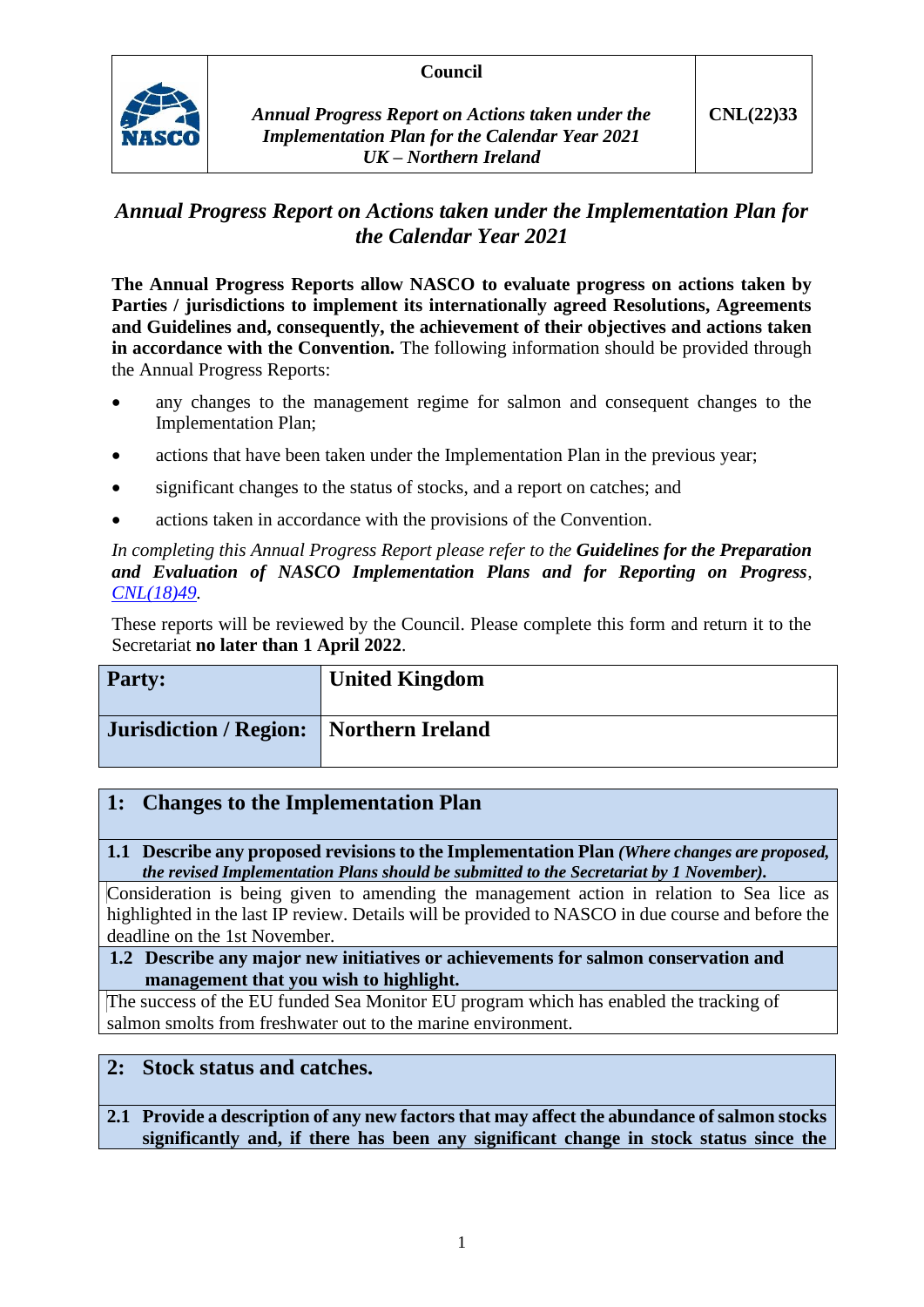### **development of the Implementation Plan, provide a brief (200 word max) summary of these changes.**

**2.2 Provide the following information on catches:** *(nominal catch equals reported quantity of salmon caught and retained in tonnes 'round fresh weight' (i.e. weight of whole, ungutted, unfrozen fish) or 'round fresh weight equivalent').*

| (a) provisional nominal   | In-river  | Estuarine        | Coastal         | Total |
|---------------------------|-----------|------------------|-----------------|-------|
| catch (which may be       | 0.9       | $\overline{0}$   | $\theta$        | 0.9   |
| subject to revision) for  |           |                  |                 |       |
| $2021$ (tonnes)           |           |                  |                 |       |
| (b) confirmed nominal     | 1.1       | $\boldsymbol{0}$ | $\vert 0 \vert$ | 1.1   |
| catch of salmon for       |           |                  |                 |       |
| $2020$ (tonnes)           |           |                  |                 |       |
| (c) estimated             | 0.3       | $\boldsymbol{0}$ | $\overline{0}$  | 0.3   |
| unreported catch for      |           |                  |                 |       |
| $2021$ (tonnes)           |           |                  |                 |       |
| (d) number and            | 3836, 87% |                  |                 |       |
| percentage of salmon      |           |                  |                 |       |
| caught and released in    |           |                  |                 |       |
| recreational fisheries in |           |                  |                 |       |
| 2021                      |           |                  |                 |       |

## **3: Implementation Plan Actions.**

#### **3.1 Provide an update on progress on actions relating to the Management of Salmon Fisheries**  *(section 2.9 of the Implementation Plan).*

*Note: the reports under 'Progress on action to date' should provide a brief overview of each action. For all actions, provide clear and concise quantitative information to demonstrate progress. In circumstances where quantitative information cannot be provided for a particular action because of its nature, a clear rationale must be given for not providing quantitative information and other information should be provided to enable progress with that action to be evaluated. While referring to additional material (e.g. via links to websites) may assist those seeking more detailed information, this will not be evaluated by the Review Group.*

|               | $\sigma$ , $\sigma$ , $\sigma$ , $\sigma$ , $\sigma$ , $\sigma$ , $\sigma$ , $\sigma$ , $\sigma$ , $\sigma$ , $\sigma$ , $\sigma$ , $\sigma$ , $\sigma$ , $\sigma$ , $\sigma$ , $\sigma$ , $\sigma$ , $\sigma$ , $\sigma$ , $\sigma$ , $\sigma$ , $\sigma$ , $\sigma$ , $\sigma$ , $\sigma$ , $\sigma$ , $\sigma$ , $\sigma$ , $\sigma$ , $\sigma$ , $\sigma$ , $\sigma$ , $\sigma$ , $\sigma$ , $\sigma$ , $\sigma$ , |                                                                           |
|---------------|------------------------------------------------------------------------------------------------------------------------------------------------------------------------------------------------------------------------------------------------------------------------------------------------------------------------------------------------------------------------------------------------------------------------|---------------------------------------------------------------------------|
| <b>Action</b> | Description                                                                                                                                                                                                                                                                                                                                                                                                            | The target is to manage the 18 primary rivers affected by both commercial |
| F1:           | of action                                                                                                                                                                                                                                                                                                                                                                                                              | and recreational fisheries to exceed their CLs.                           |
|               | (as submitted                                                                                                                                                                                                                                                                                                                                                                                                          |                                                                           |
|               | in the $IP$ :                                                                                                                                                                                                                                                                                                                                                                                                          |                                                                           |
|               | Expected                                                                                                                                                                                                                                                                                                                                                                                                               | More primary salmon rivers increasing their adult returns and exceeding   |
|               | outcome                                                                                                                                                                                                                                                                                                                                                                                                                | their CLs.                                                                |
|               | (as submitted                                                                                                                                                                                                                                                                                                                                                                                                          |                                                                           |
|               | in the $IP$ :                                                                                                                                                                                                                                                                                                                                                                                                          |                                                                           |
|               | Progress on                                                                                                                                                                                                                                                                                                                                                                                                            | Despite ongoing pressures due to COVID-19 restrictions most N. Ireland    |
|               | action to                                                                                                                                                                                                                                                                                                                                                                                                              | primary salmon rivers were assessed against CL in 2021 (see DAERA         |
|               | date                                                                                                                                                                                                                                                                                                                                                                                                                   | area rivers CL compliance for 2021 in fig below). Management of rivers    |
|               | (Provide a                                                                                                                                                                                                                                                                                                                                                                                                             | in 2021 was based around scientific advice.                               |
|               | brief overview                                                                                                                                                                                                                                                                                                                                                                                                         |                                                                           |
|               | with a                                                                                                                                                                                                                                                                                                                                                                                                                 | Whilst 4 salmon rivers had an identifiable surplus only 3 utilised their  |
|               | quantitative                                                                                                                                                                                                                                                                                                                                                                                                           | harvestable surplus in DAERA area in 2021 (Melvin, Clady & Glenarm).      |
|               | measure, or                                                                                                                                                                                                                                                                                                                                                                                                            |                                                                           |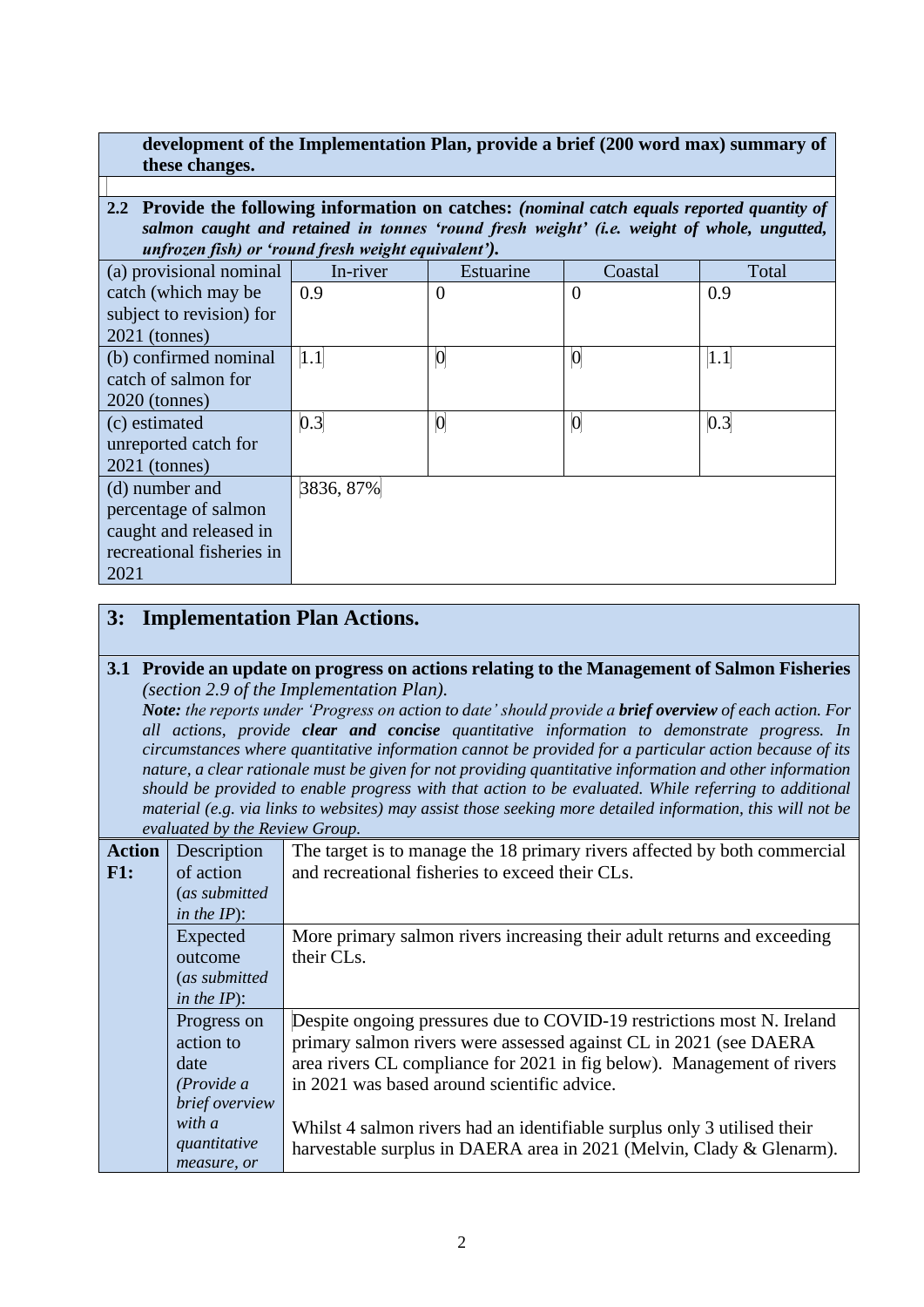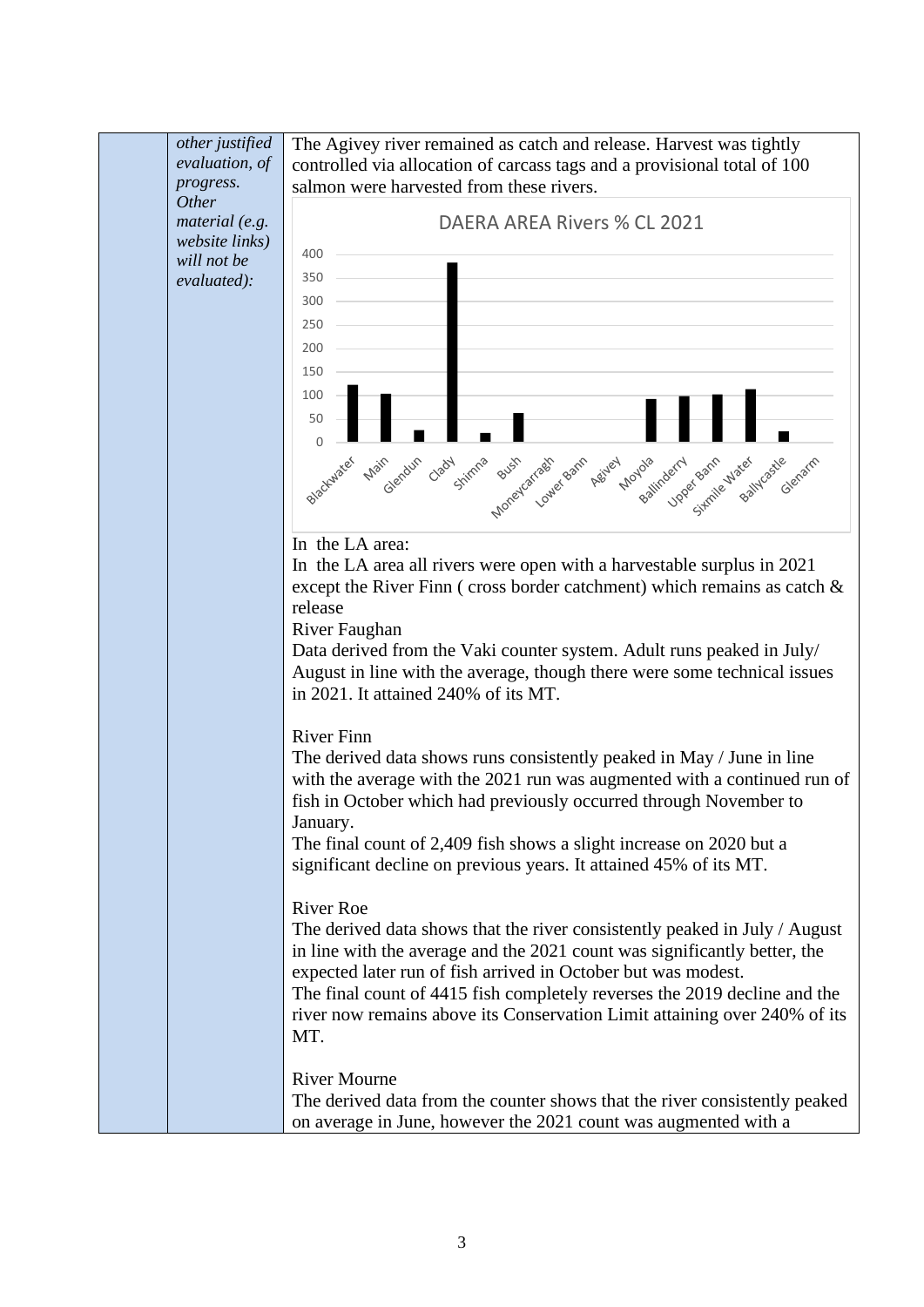|               |                             | significant run of fish very late in the year. The final count shows a                            |
|---------------|-----------------------------|---------------------------------------------------------------------------------------------------|
|               |                             | decrease in overall fish with the river only reaching 41% of its MT.                              |
|               |                             | The IBIS / University of Glasgow research calculated the number of fish                           |
|               |                             | that proportionally crossed the weir instead of using the fish pass as                            |
|               |                             | follows - 8.2% using the fish passes therefore 91.8% cross weir face, thus                        |
|               |                             | for every 8 fish using the fish pass 92 cross the weir. This gives an                             |
|               |                             | elevation figure of $92/8 = 11.5$ . The total number of fish in the River                         |
|               |                             |                                                                                                   |
|               |                             | Mourne is higher than the counter data and the River Mourne and<br>tributaries have met their MT. |
|               |                             |                                                                                                   |
|               | Current                     | Ongoing                                                                                           |
|               | status of                   |                                                                                                   |
|               | action:                     |                                                                                                   |
|               | <b>If</b>                   |                                                                                                   |
|               | 'Completed',                |                                                                                                   |
|               | has the                     |                                                                                                   |
|               | action                      |                                                                                                   |
|               | achieved its                |                                                                                                   |
|               | objective?                  |                                                                                                   |
| <b>Action</b> | Description                 | Update Conservation limits and Management targets for 3 primary salmon                            |
| F2:           | of action                   | rivers in Northern Ireland using refreshed habitat data.                                          |
|               | (as submitted               |                                                                                                   |
|               | in the $IP$ ):              | To update CLs for the 3 rivers identified in Section 1.5                                          |
|               | Expected<br>outcome         |                                                                                                   |
|               | (as submitted               |                                                                                                   |
|               | in the $IP$ ):              |                                                                                                   |
|               | Progress on                 | New time series data on Stock and Recruitment was tabulated and                                   |
|               | action to                   | reviewed for 4 rivers in 2021 including the rivers Main, U Bann, Sixmile                          |
|               | date                        | water and Blackwater. Conservation limits and management targets were                             |
|               | (Provide a                  | reviewed and have been updated on the Main and U Bann in accordance                               |
|               | brief overview              | with new data.                                                                                    |
|               | with a                      |                                                                                                   |
|               | quantitative                |                                                                                                   |
|               | measure, or                 |                                                                                                   |
|               | other justified             |                                                                                                   |
|               | evaluation, of<br>progress. |                                                                                                   |
|               | <b>Other</b>                |                                                                                                   |
|               | material (e.g.              |                                                                                                   |
|               | website links)              |                                                                                                   |
|               | will not be                 |                                                                                                   |
|               | evaluated):                 |                                                                                                   |
|               | Current                     | Ongoing                                                                                           |
|               | status of                   |                                                                                                   |
|               | action:                     |                                                                                                   |
|               | If                          |                                                                                                   |
|               | 'Completed',                |                                                                                                   |
|               | has the                     |                                                                                                   |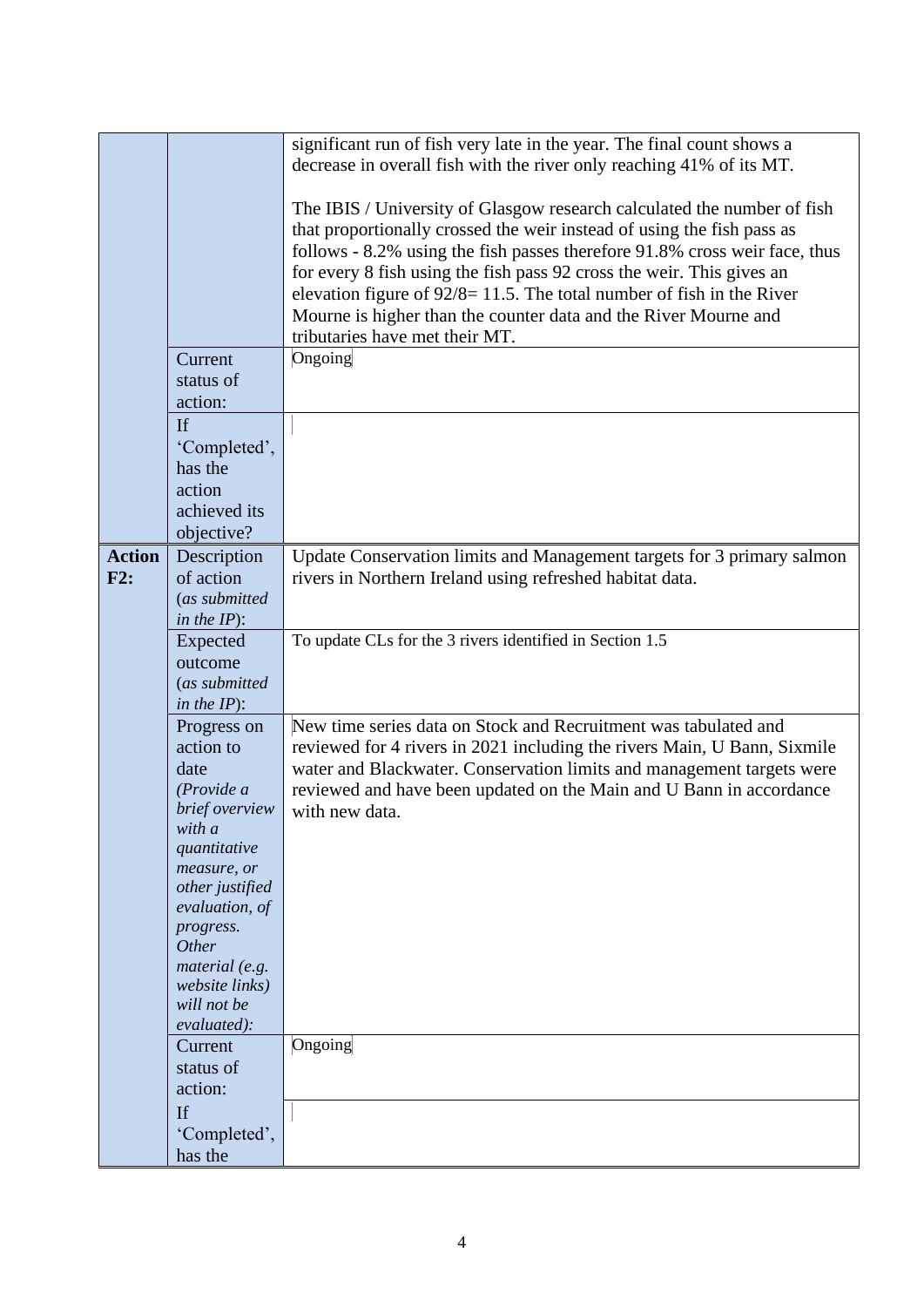|               | action                            |                                                                                                                                                         |
|---------------|-----------------------------------|---------------------------------------------------------------------------------------------------------------------------------------------------------|
|               | achieved its                      |                                                                                                                                                         |
|               | objective?                        |                                                                                                                                                         |
| <b>Action</b> | Description                       | Maintain the Long Term Monitoring of Wild Salmon Stock on the R Bush                                                                                    |
| <b>F3:</b>    | of action                         | - used as an Index River for NI.                                                                                                                        |
|               | (as submitted                     |                                                                                                                                                         |
|               | in the $IP$ ):                    |                                                                                                                                                         |
|               | Expected<br>outcome               | Maintain and build the long term dataset of adult returns, smolt migration,<br>stock recruitment data, freshwater survival, marine survival, biological |
|               | (as submitted                     | characteristics of the R Bush stock over the 5 year period.                                                                                             |
|               | in the $IP$ ):                    |                                                                                                                                                         |
|               | Progress on                       | All the datasets were updated and completed in 2021 and annual survival                                                                                 |
|               | action to                         | metrics determined for the Bush salmon stock. The smolt run on the Bush                                                                                 |
|               | date                              | in 2021 was enumerated at 16,245 fish. This was dominated by $2+$ smolts                                                                                |
|               | (Provide a                        | which accounted for $>80$ % of the total run. The total adult return of wild                                                                            |
|               | brief overview                    | salmon to the Bush river in 2021 was 804 and this figure was dominated                                                                                  |
|               | with a                            | by 1 Seawinter salmon which composed 93% of the total run. The average                                                                                  |
|               | quantitative                      | weight of hen grilse was 1.89kg in 2021 which was slightly lower than the                                                                               |
|               | measure, or                       | previous season (1.94kg) and initial evidence indicates decreased                                                                                       |
|               | other justified<br>evaluation, of | condition factor in 2021.                                                                                                                               |
|               | progress.                         | In addition Smolt traps on the River Faughan and Roe were deployed in                                                                                   |
|               | Other                             | 2021 to obtain samples for tagging and to monitor the condition of smolts                                                                               |
|               | material (e.g.                    | migrating downstream. Around 551 sites were electro fished in the LA                                                                                    |
|               | website links)                    | area for Juvenile salmonid population assessment.                                                                                                       |
|               | will not be                       |                                                                                                                                                         |
|               | evaluated):                       |                                                                                                                                                         |
|               | Current<br>status of              | Ongoing                                                                                                                                                 |
|               | action:                           |                                                                                                                                                         |
|               | <b>If</b>                         |                                                                                                                                                         |
|               | 'Completed',                      |                                                                                                                                                         |
|               | has the                           |                                                                                                                                                         |
|               | action                            |                                                                                                                                                         |
|               | achieved its                      |                                                                                                                                                         |
|               | objective?                        |                                                                                                                                                         |
| <b>Action</b> | Description                       | To assess mortality of wild salmon smolts moving from the freshwater to                                                                                 |
| F4:           | of action                         | the marine environment.                                                                                                                                 |
|               | (as submitted                     |                                                                                                                                                         |
|               | in the $IP$ ):                    |                                                                                                                                                         |
|               | Expected                          | To assess riverine mortality and identify possible areas of losses.                                                                                     |
|               | outcome                           |                                                                                                                                                         |
|               | (as submitted                     |                                                                                                                                                         |
|               | in the $IP$ ):<br>Progress on     | Despite continued challenges due to ongoing COVID-19 restrictions in                                                                                    |
|               | action to                         | 2021 further progress was made on this action point. A batch of 80 river                                                                                |
|               | date                              | Bush salmon smolts were tagged with acoustic tags (under the EU funded                                                                                  |
|               | (Provide a                        | Seamonitor project) and riverine mortality estimates were assessed for                                                                                  |
|               | brief overview                    | spring 2021 and added to a developing time-series. Mortality in the lower                                                                               |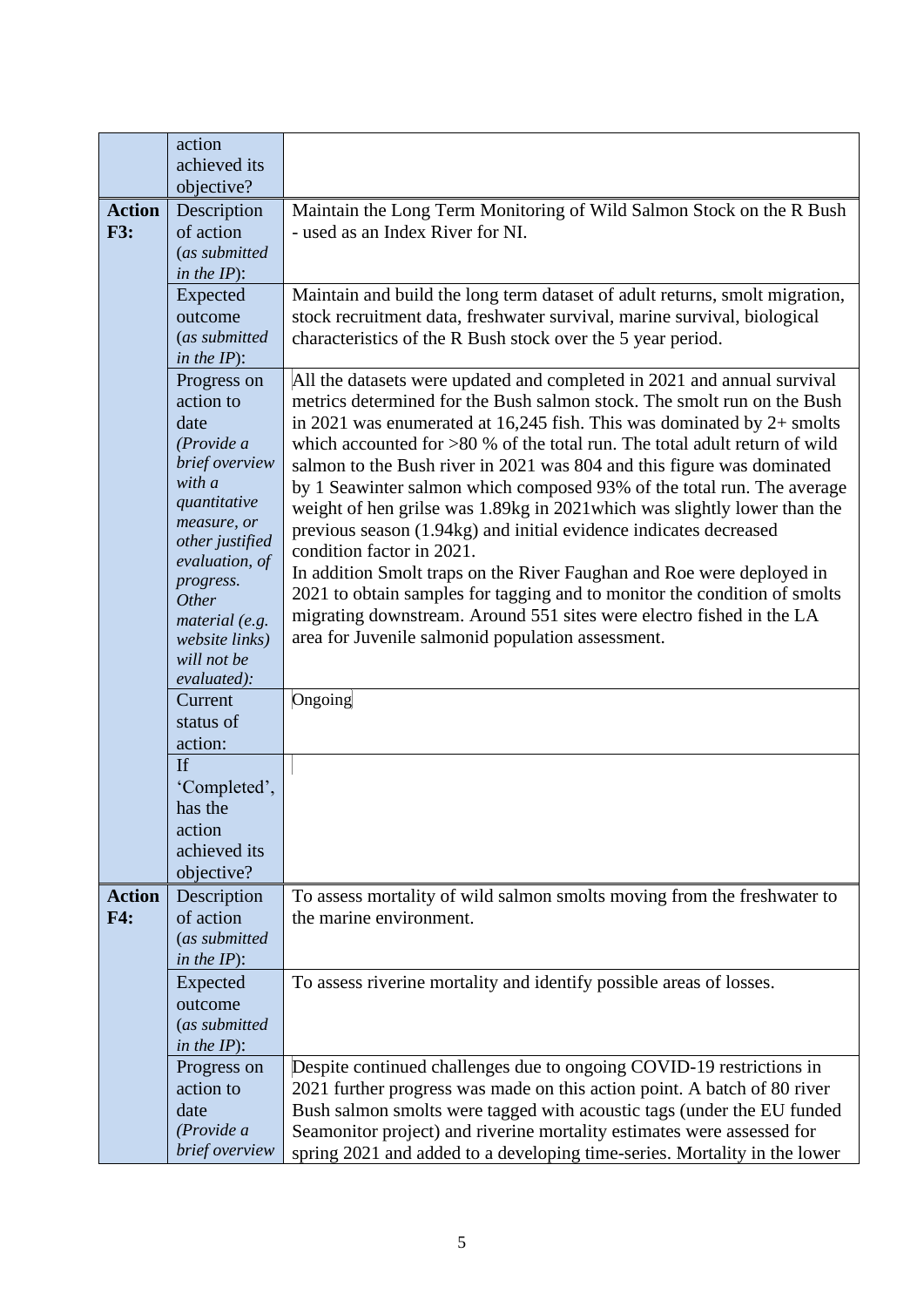|               | with a<br>quantitative<br>measure, or<br>other justified<br>evaluation, of<br>progress.<br><b>Other</b><br>material (e.g.<br>website links)<br>will not be<br>evaluated):<br>Current | river Bush, prior to marine entry, was much lower than the previous<br>in 2021 in comparison to c. 7.8%/km for tagged smolts in 2020.<br>Foyle system and mortality rate data will become available from this<br>research under the EU Seamonitor project.<br>Ongoing |      |      |      |      | season c. 12% (compared to 30% in 2020) and loss rates were c. 3.3%/km<br>In addition staff at the Loughs Agency were able to tag c. 70 smolts on the |
|---------------|--------------------------------------------------------------------------------------------------------------------------------------------------------------------------------------|-----------------------------------------------------------------------------------------------------------------------------------------------------------------------------------------------------------------------------------------------------------------------|------|------|------|------|-------------------------------------------------------------------------------------------------------------------------------------------------------|
|               | status of                                                                                                                                                                            |                                                                                                                                                                                                                                                                       |      |      |      |      |                                                                                                                                                       |
|               | action:                                                                                                                                                                              |                                                                                                                                                                                                                                                                       |      |      |      |      |                                                                                                                                                       |
|               | If<br>'Completed',                                                                                                                                                                   |                                                                                                                                                                                                                                                                       |      |      |      |      |                                                                                                                                                       |
|               | has the                                                                                                                                                                              |                                                                                                                                                                                                                                                                       |      |      |      |      |                                                                                                                                                       |
|               | action                                                                                                                                                                               |                                                                                                                                                                                                                                                                       |      |      |      |      |                                                                                                                                                       |
|               | achieved its<br>objective?                                                                                                                                                           |                                                                                                                                                                                                                                                                       |      |      |      |      |                                                                                                                                                       |
| <b>Action</b> | Description                                                                                                                                                                          | To improve recreational catch returns and statistics from the current                                                                                                                                                                                                 |      |      |      |      |                                                                                                                                                       |
| F5:           | of action                                                                                                                                                                            | baseline of $5 - 10\%$ to 30%.                                                                                                                                                                                                                                        |      |      |      |      |                                                                                                                                                       |
|               | (as submitted                                                                                                                                                                        |                                                                                                                                                                                                                                                                       |      |      |      |      |                                                                                                                                                       |
|               | in the $IP$ :                                                                                                                                                                        |                                                                                                                                                                                                                                                                       |      |      |      |      |                                                                                                                                                       |
|               | Expected<br>outcome                                                                                                                                                                  | To increase catch returns / data for recreational caught salmon.                                                                                                                                                                                                      |      |      |      |      |                                                                                                                                                       |
|               | (as submitted                                                                                                                                                                        |                                                                                                                                                                                                                                                                       |      |      |      |      |                                                                                                                                                       |
|               | in the $IP$ ):                                                                                                                                                                       |                                                                                                                                                                                                                                                                       |      |      |      |      |                                                                                                                                                       |
|               | Progress on<br>action to                                                                                                                                                             | Changes to the DAERA Licence / Permit system are being discussed                                                                                                                                                                                                      |      |      |      |      | currently which will potentially improve reporting of catches for anglers.                                                                            |
|               | date                                                                                                                                                                                 | Work is due to begin on the system shortly.                                                                                                                                                                                                                           |      |      |      |      |                                                                                                                                                       |
|               | (Provide a                                                                                                                                                                           |                                                                                                                                                                                                                                                                       |      |      |      |      |                                                                                                                                                       |
|               | brief overview<br>with a                                                                                                                                                             |                                                                                                                                                                                                                                                                       |      |      |      |      | LA - since using electronic licencing systems there has been progress on                                                                              |
|               | quantitative                                                                                                                                                                         | as set out below                                                                                                                                                                                                                                                      |      |      |      |      | increasing the percentage catch returns received from recreational anglers                                                                            |
|               | measure, or                                                                                                                                                                          |                                                                                                                                                                                                                                                                       |      |      |      |      |                                                                                                                                                       |
|               | other justified<br>evaluation, of                                                                                                                                                    | Year                                                                                                                                                                                                                                                                  | 2017 | 2018 | 2019 | 2020 | 2021                                                                                                                                                  |
|               | progress.                                                                                                                                                                            | No of returns                                                                                                                                                                                                                                                         | 1136 | 1362 | 892  | 2244 | 2570                                                                                                                                                  |
|               | <b>Other</b><br>material (e.g.                                                                                                                                                       | % returns                                                                                                                                                                                                                                                             | 14.3 | 18.2 | 12   | 30   | 34                                                                                                                                                    |
|               | website links)                                                                                                                                                                       |                                                                                                                                                                                                                                                                       |      |      |      |      |                                                                                                                                                       |
|               | will not be                                                                                                                                                                          |                                                                                                                                                                                                                                                                       |      |      |      |      |                                                                                                                                                       |
|               | evaluated):<br>Current                                                                                                                                                               | Ongoing                                                                                                                                                                                                                                                               |      |      |      |      |                                                                                                                                                       |
|               | status of                                                                                                                                                                            |                                                                                                                                                                                                                                                                       |      |      |      |      |                                                                                                                                                       |
|               | action:                                                                                                                                                                              |                                                                                                                                                                                                                                                                       |      |      |      |      |                                                                                                                                                       |
|               | If                                                                                                                                                                                   |                                                                                                                                                                                                                                                                       |      |      |      |      |                                                                                                                                                       |
|               | 'Completed',<br>has the                                                                                                                                                              |                                                                                                                                                                                                                                                                       |      |      |      |      |                                                                                                                                                       |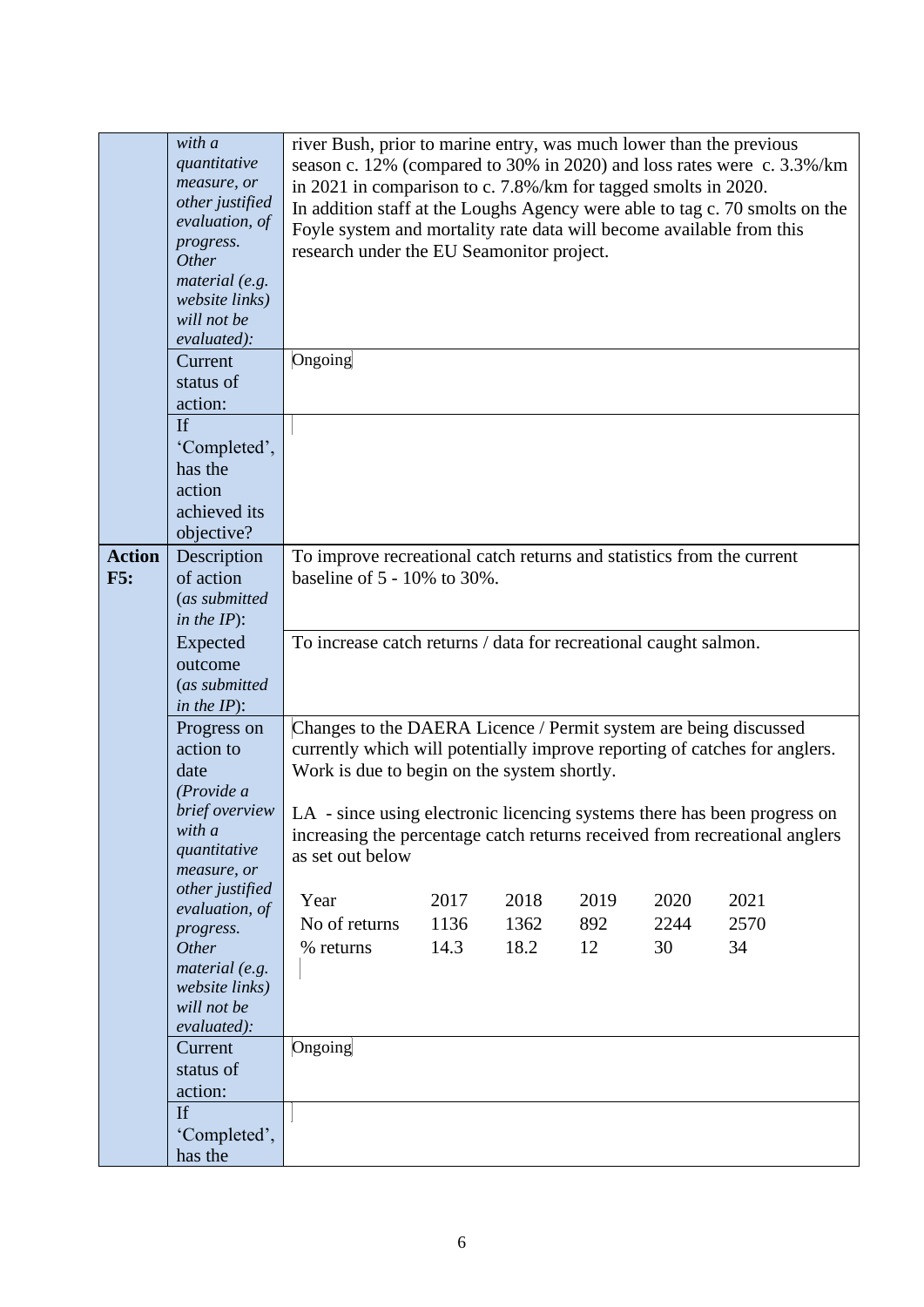| <b>Action</b><br><b>F6:</b> | action<br>achieved its<br>objective?<br>Description<br>of action<br>(as submitted<br>in the $IP$ :<br>Expected                                                                                                                         | To protect wild salmon stocks from illegal activity.<br>To protect salmon stocks by detecting, deterring and disrupting any illegal                                                                                                                                                                                                                                                                                                                                                                                                                                                                                                                                                                                                                                                                       |
|-----------------------------|----------------------------------------------------------------------------------------------------------------------------------------------------------------------------------------------------------------------------------------|-----------------------------------------------------------------------------------------------------------------------------------------------------------------------------------------------------------------------------------------------------------------------------------------------------------------------------------------------------------------------------------------------------------------------------------------------------------------------------------------------------------------------------------------------------------------------------------------------------------------------------------------------------------------------------------------------------------------------------------------------------------------------------------------------------------|
|                             | outcome<br>(as submitted<br>in the $IP$ :                                                                                                                                                                                              | activity directed at damaging or removing salmon stocks subject available<br>resources.                                                                                                                                                                                                                                                                                                                                                                                                                                                                                                                                                                                                                                                                                                                   |
|                             | Progress on<br>action to<br>date<br>(Provide a<br>brief overview<br>with a<br>quantitative<br>measure, or<br>other justified<br>evaluation, of<br>progress.<br>Other<br>material (e.g.<br>website links)<br>will not be<br>evaluated): | Organised enforcement patrols (on land and water) are carried out in both<br>the DAERA and LA areas to deter, disrupt and detect illegal fishing or<br>other activities. In 2021, 4071 patrols were carried out in the DAERA area<br>and no detections made re the illegal capture of salmon. However a total<br>of 27 illegal nets were seized and any illegal caught salmon were released<br>unharmed. In addition 35 inspections were carried out on commercial<br>premises where salmon can be bought or sold.<br>In the LA area staff patrolled the salmon rivers on a full time basis and<br>operated a 24 hour pollution and protection hotline, which has resulted in<br>the following seizures from those fishing illegally - 4 boats and cars, 40<br>nets, 43 fishing rods and 34 salmonid fish |
|                             | Current<br>status of<br>action:                                                                                                                                                                                                        | Ongoing                                                                                                                                                                                                                                                                                                                                                                                                                                                                                                                                                                                                                                                                                                                                                                                                   |
|                             | <b>If</b><br>'Completed',<br>has the<br>action<br>achieved its<br>objective?                                                                                                                                                           |                                                                                                                                                                                                                                                                                                                                                                                                                                                                                                                                                                                                                                                                                                                                                                                                           |

**3.2 Provide an update on progress on actions relating to Habitat Protection and Restoration** *(section 3.5 of the Implementation Plan). Note: the reports under 'Progress on action to date' should provide a brief overview of each action. For all actions, provide clear and concise quantitative information to demonstrate progress. In* 

*circumstances where quantitative information cannot be provided for a particular action because of its nature, a clear rationale must be given for not providing quantitative information and other information should be provided to enable progress with that action to be evaluated. While referring to additional material (e.g. via links to websites) may assist those seeking more detailed information, this will not be evaluated by the Review Group.*

| <b>Action</b> | Description of action        | To assess and provide fishery advice for 100% of River |
|---------------|------------------------------|--------------------------------------------------------|
| <b>H1:</b>    | (as submitted in the $IP$ ): | drainage maintenance schemes to protect salmon habitat |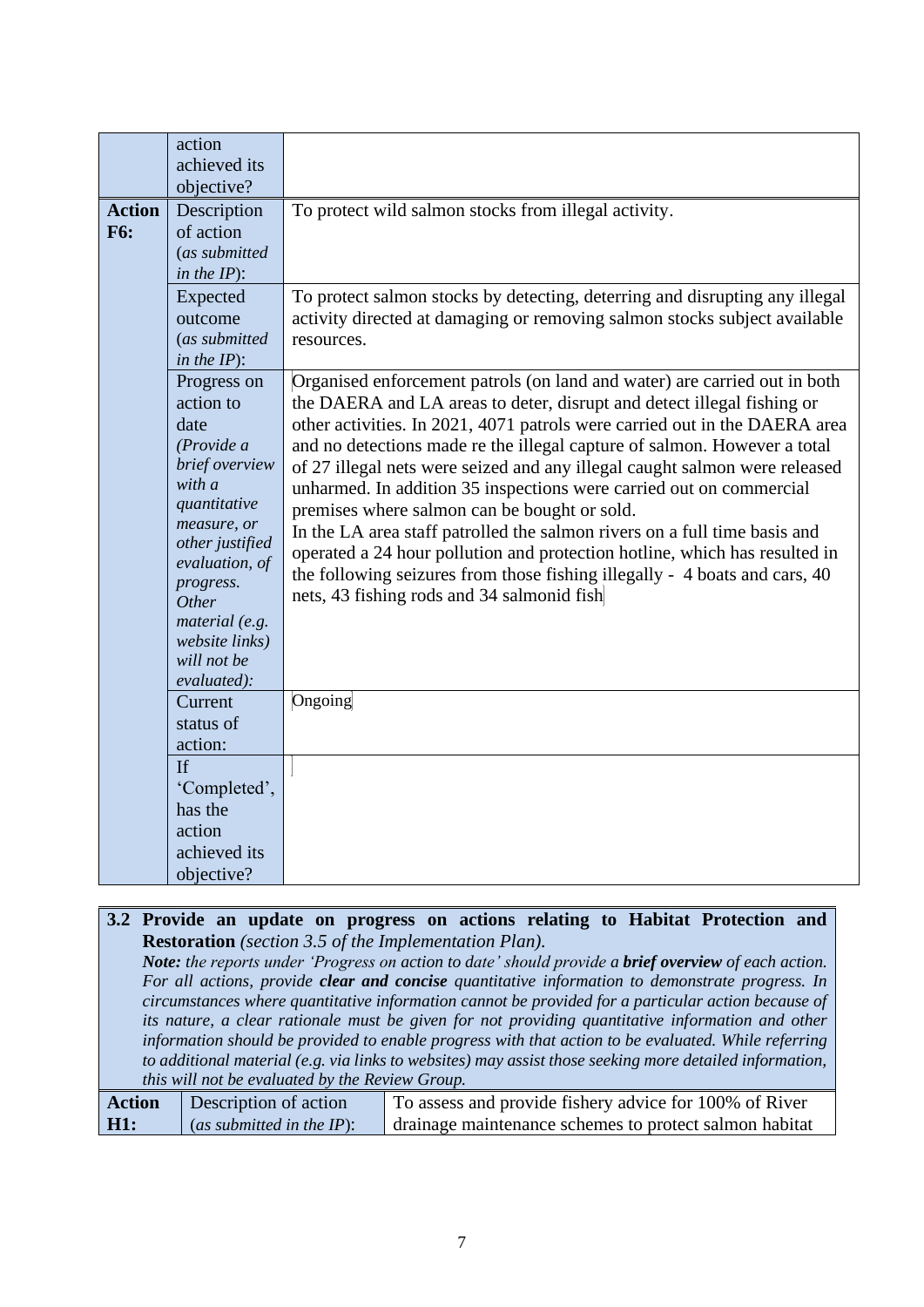|               |                                                  | and to incorporate mitigation / improvement measures<br>where possible. |
|---------------|--------------------------------------------------|-------------------------------------------------------------------------|
|               | <b>Expected outcome</b>                          | Ensure sensitive / mitigated engineering solutions to                   |
|               | (as submitted in the IP):                        | maintain or where possible seek opportunities to restore                |
|               |                                                  | or enhance salmonid habitat.                                            |
|               | Progress on action to                            | Fisheries advice was provided for the 2021 DFI river                    |
|               |                                                  |                                                                         |
|               | date                                             | drainage maintenance works programme in both the                        |
|               | (Provide a brief overview                        | DAERA and Loughs Agency areas to ensure protection                      |
|               | with a quantitative                              | of fish stocks and habitat at the sites where works were                |
|               | measure, or other justified                      | carried out. Quarterly meetings are held with DFI Rivers                |
|               | evaluation, of progress.<br>Other material (e.g. | to discuss the ongoing maintenance programme and to                     |
|               | website links) will not be                       | ensure the works planned are not detrimental to fish                    |
|               | evaluated):                                      | stocks. Loughs Agency is regularly consulted by River                   |
|               |                                                  | maintenance and planning authorities and has a robust                   |
|               |                                                  | consultation response program                                           |
|               | Current status of action:                        | Ongoing                                                                 |
|               | If 'Completed', has the                          |                                                                         |
|               | action achieved its                              |                                                                         |
|               | objective?                                       |                                                                         |
| <b>Action</b> | Description of action                            | Management and control of water quality in salmon                       |
| H2:           | (as submitted in the $IP$ ):                     | producing rivers in NI - the target is to have 70% of                   |
|               |                                                  | rivers at good ecological status by 2021.                               |
|               | <b>Expected outcome</b>                          | Protection against degradation of salmonid habitat                      |
|               | (as submitted in the IP):                        | through pollution or waste disposals.                                   |
|               | Progress on action to                            | NIEA carried out 1892 water pollution investigations in                 |
|               | date                                             | relation to reports of water pollution in 2021. Further                 |
|               | (Provide a brief overview                        | actions were taken as appropriate. There were 18                        |
|               | with a quantitative                              | incidents in 2021 in which fish were killed due to water                |
|               | measure, or other justified                      | pollution – 9 were classified as Major, 7 as Moderate and               |
|               | evaluation, of progress.                         | 2 as a Slight fish kills.                                               |
|               | Other material (e.g.                             | Loughs Agency staff also investigated 237 reports /                     |
|               | website links) will not be                       | incidents of water pollution.                                           |
|               | evaluated):                                      |                                                                         |
|               |                                                  | The Water (Amendment) (Northern Ireland) (EU Exit)                      |
|               |                                                  | Regulations 2019 ensures that the Water Framework                       |
|               |                                                  | Directive (as transposed) and the various supporting                    |
|               |                                                  | pieces of water legislation continue to operate in NI after             |
|               |                                                  | 1 January 2021. Under the Water Environment (Water                      |
|               |                                                  | Framework Directive) Regulations (Northern Ireland)                     |
|               |                                                  | 2017 the Third Cycle of River Basin Plan will be                        |
|               |                                                  | published along with a new Programme of Measures.                       |
|               | Current status of action:                        | Ongoing                                                                 |
|               | If 'Completed', has the                          |                                                                         |
|               | action achieved its                              |                                                                         |
|               | objective?                                       |                                                                         |
| <b>Action</b> | Description of action                            | To identify and assess the impact of barriers on 18                     |
| H3:           | (as submitted in the $IP$ ):                     | primary salmon rivers in NI by 2024.                                    |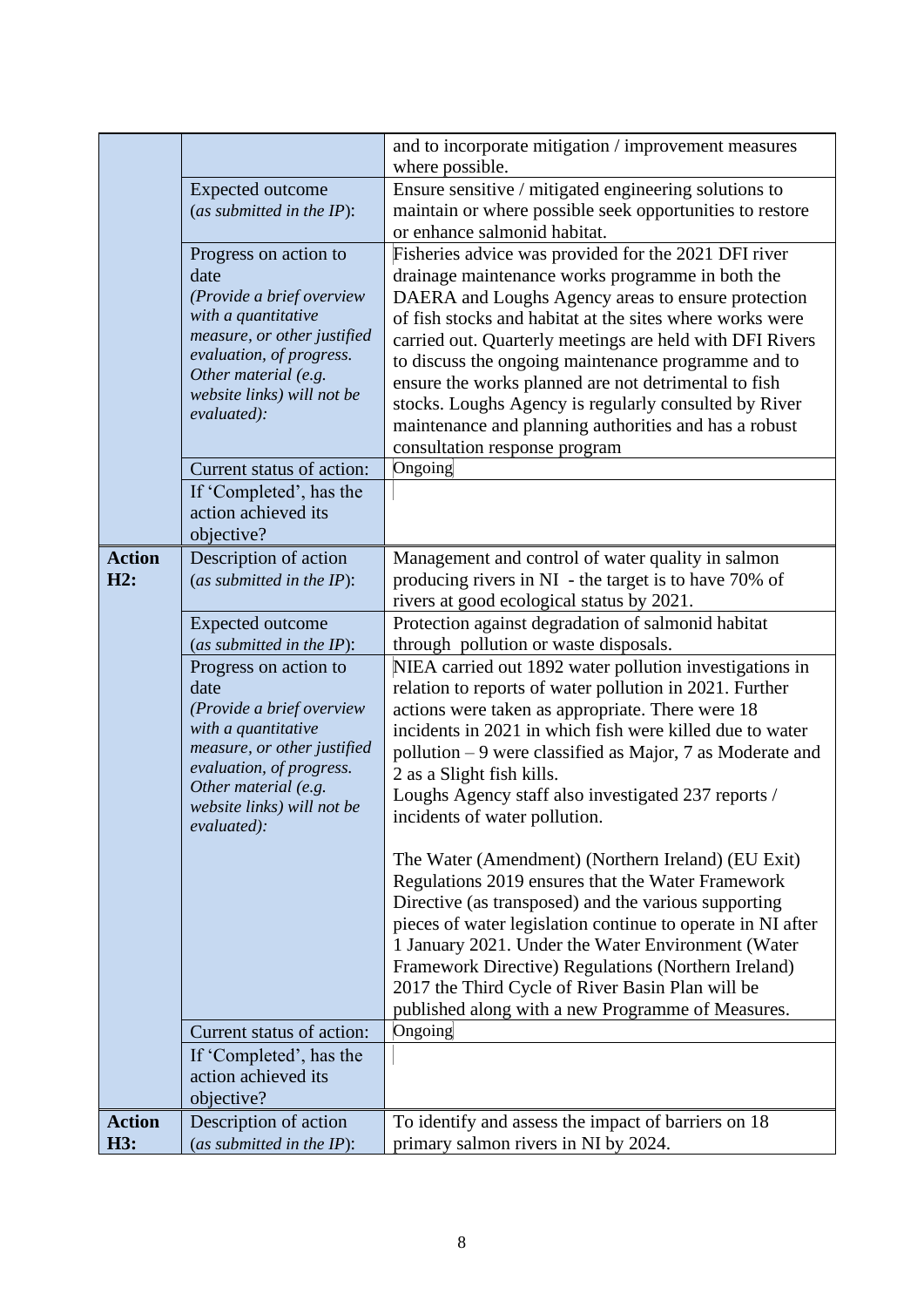|               | Expected outcome             | To carry out surveys to identify all potential barriers to   |
|---------------|------------------------------|--------------------------------------------------------------|
|               | (as submitted in the $IP$ ): | fish passage in primary salmon rivers in NI subject to       |
|               |                              | resources and assess fish passage at them.                   |
|               | Progress on action to        | Telemetry research was conducted potential barriers on       |
|               | date                         | the Crumlin river in late 2020 to early 2021. The results    |
|               | (Provide a brief overview    | were reported in Sep 2021. Smolt tagging work was also       |
|               | with a quantitative          | carried out on the Agivey river to assess downstream         |
|               | measure, or other justified  | migration obstacles.                                         |
|               | evaluation, of progress.     | Work has started on the Margy Carey, Glenshesk &             |
|               | Other material (e.g.         | Glens rivers to assess barriers using the Barriers app. This |
|               | website links) will not be   | will be continued in 2022. A full roll out of the Barriers   |
|               | evaluated):                  | app is planned for the summer of 2022 to start surveying     |
|               |                              | the remaining primary salmon rivers.                         |
|               |                              | Loughs Agency evaluation of barriers is ongoing with         |
|               |                              |                                                              |
|               |                              | new methodology being trialled to establish consistency      |
|               |                              | across the catchments                                        |
|               | Current status of action:    | Ongoing                                                      |
|               | If 'Completed', has the      |                                                              |
|               | action achieved its          |                                                              |
|               | objective?                   |                                                              |
| <b>Action</b> | Description of action        | To update inventory of current and potential salmon          |
| H4:           | (as submitted in the $IP$ ): | habitat on 3 primary salmon rivers in NI.                    |
|               | <b>Expected outcome</b>      | To update salmon habitat inventory data on a GIS             |
|               | (as submitted in the IP):    | database for the Blackwater, Glendun, Margy /Glenshesk       |
|               |                              | rivers This will help identify and prioritise subsequent     |
|               |                              | habitat enhancement actions. In the Loughs Agency area       |
|               |                              | surveys have been completed and is recorded on GIS           |
|               |                              | layers which are available.                                  |
|               | Progress on action to        | Work has been impacted in 2021 on this objective due         |
|               | date                         | primarily to ongoing COVID restrictions. Some progress       |
|               | (Provide a brief overview    | was made on the Glendun river and this work will             |
|               | with a quantitative          | continue into 2022.                                          |
|               | measure, or other justified  |                                                              |
|               | evaluation, of progress.     |                                                              |
|               | Other material (e.g.         |                                                              |
|               | website links) will not be   |                                                              |
|               | evaluated):                  |                                                              |
|               | Current status of action:    | Ongoing                                                      |
|               | If 'Completed', has the      |                                                              |
|               | action achieved its          |                                                              |
|               | objective?                   |                                                              |
| <b>Action</b> | Description of action        | To enhance degraded habitat or improve salmon habitat        |
| H5:           | (as submitted in the $IP$ ): | on 2 primary salmon rivers annually in NI, with rivers       |
|               |                              | below CL being prioritised. This would equate to a           |
|               |                              | minimum of 2km of upgraded river habitat per year.           |
|               | Expected outcome             | To enhance a minimum of 2km of degraded habitat or           |
|               | (as submitted in the $IP$ ): | salmon habitat on primary salmon rivers in NI including      |
|               |                              | government and stakeholder schemes.                          |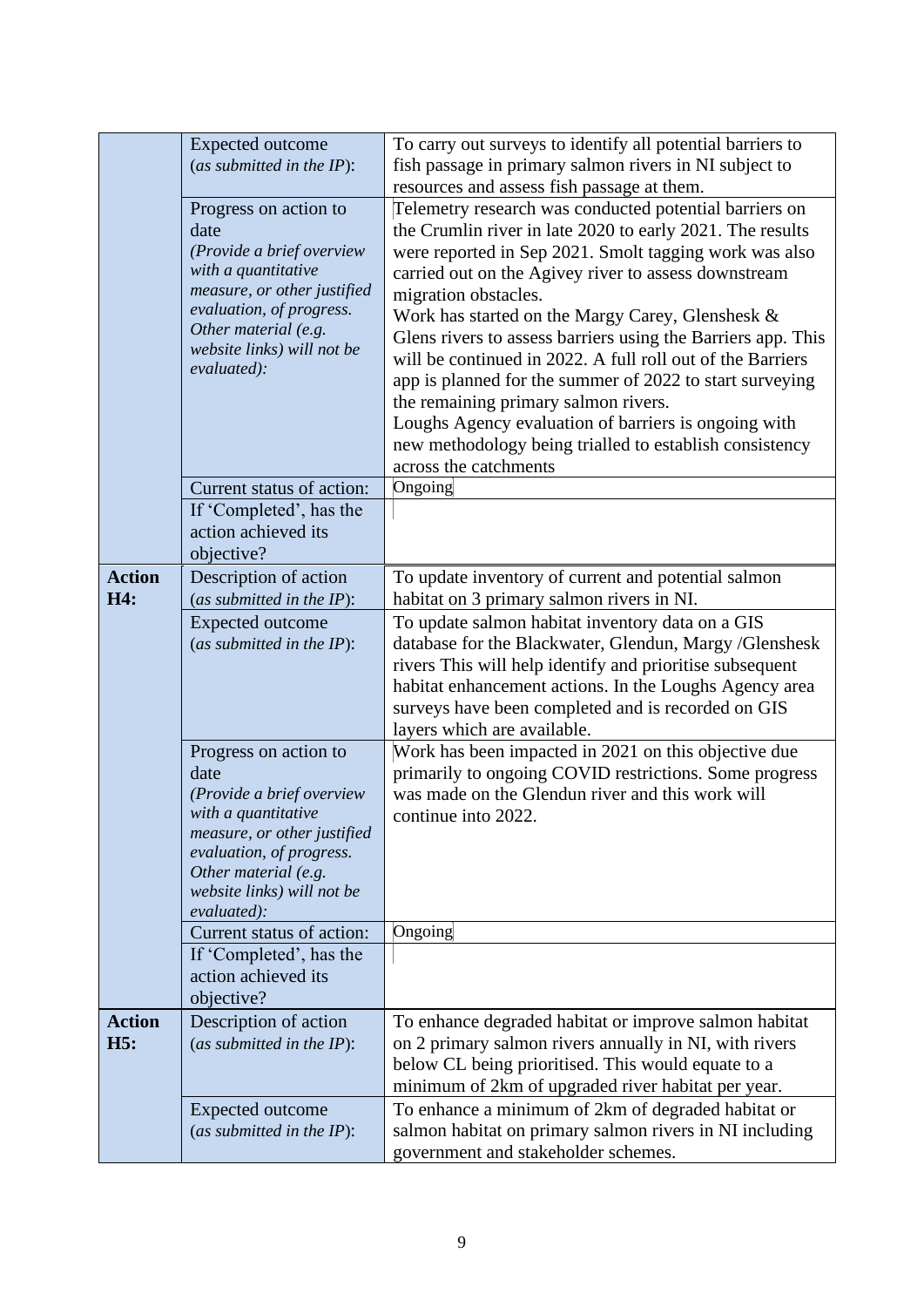| Progress on action to                                   | The target of 2km has been exceeded as follows:                                       |
|---------------------------------------------------------|---------------------------------------------------------------------------------------|
| date                                                    |                                                                                       |
| (Provide a brief overview                               | In the DAERA area the following works have been                                       |
| with a quantitative                                     | carried out:                                                                          |
| measure, or other justified<br>evaluation, of progress. | Moyola river - 200m restoration of habitat units, with                                |
| Other material (e.g.                                    | associated re-grading of banks and reconnection with the                              |
| website links) will not be                              | flood plain to encourage repair of natural processes                                  |
| evaluated):                                             | removed post-drainage scheme.<br>R Bush - Restoration of 4 spawning beds, including   |
|                                                         | raking of gravel, removal of weed, and addition of 150T                               |
|                                                         | of spawning gravel                                                                    |
|                                                         | Agivey River - Restoration of spawning beds, including                                |
|                                                         | addition of 60T spawning gravel.                                                      |
|                                                         | Ballinamallard River - 2 miles of channel improved with                               |
|                                                         | installation of habitat units incorporating the introduction                          |
|                                                         | of spawning and nursery substrate (approximately 4000                                 |
|                                                         | tonnes of material introduced)                                                        |
|                                                         | 4 miles of riparian fencing incorporating mains water<br>provision for excluded stock |
|                                                         | Investment of approximately                                                           |
|                                                         | Loughs Agency carries out salmonid restoration works on                               |
|                                                         | the following rivers - interventions undertaken to date                               |
|                                                         | have principally focused on erosion control, riparian                                 |
|                                                         | fencing, Instream works and riparian planting:                                        |
|                                                         | <b>Culdaff River</b>                                                                  |
|                                                         | <b>River Derg</b><br>River Faughan                                                    |
|                                                         | <b>River Finn</b>                                                                     |
|                                                         | Glenelly river                                                                        |
|                                                         | Drumragh River                                                                        |
|                                                         | <b>Camowen River</b>                                                                  |
|                                                         | <b>Owenkillew River</b>                                                               |
|                                                         | Mournebeg River                                                                       |
|                                                         | <b>River Roe</b>                                                                      |
| Current status of action:                               | Ongoing                                                                               |
| If 'Completed', has the                                 |                                                                                       |
| action achieved its                                     |                                                                                       |
| objective?                                              |                                                                                       |

### **3.3 Provide an update on progress on actions relating to Aquaculture, Introductions and Transfers and Transgenics** *(section 4.11 of the Implementation Plan).*

*Note: the reports under 'Progress on action to date' should provide a brief overview of each action. For all actions, provide clear and concise quantitative information to demonstrate progress. In circumstances where quantitative information cannot be provided for a particular action because of its nature, a clear rationale must be given for not providing quantitative information and other information should be provided to enable progress with that action to be evaluated. While referring to additional material (e.g. via links to websites) may assist those seeking more detailed information, this will not be evaluated by the Review Group.*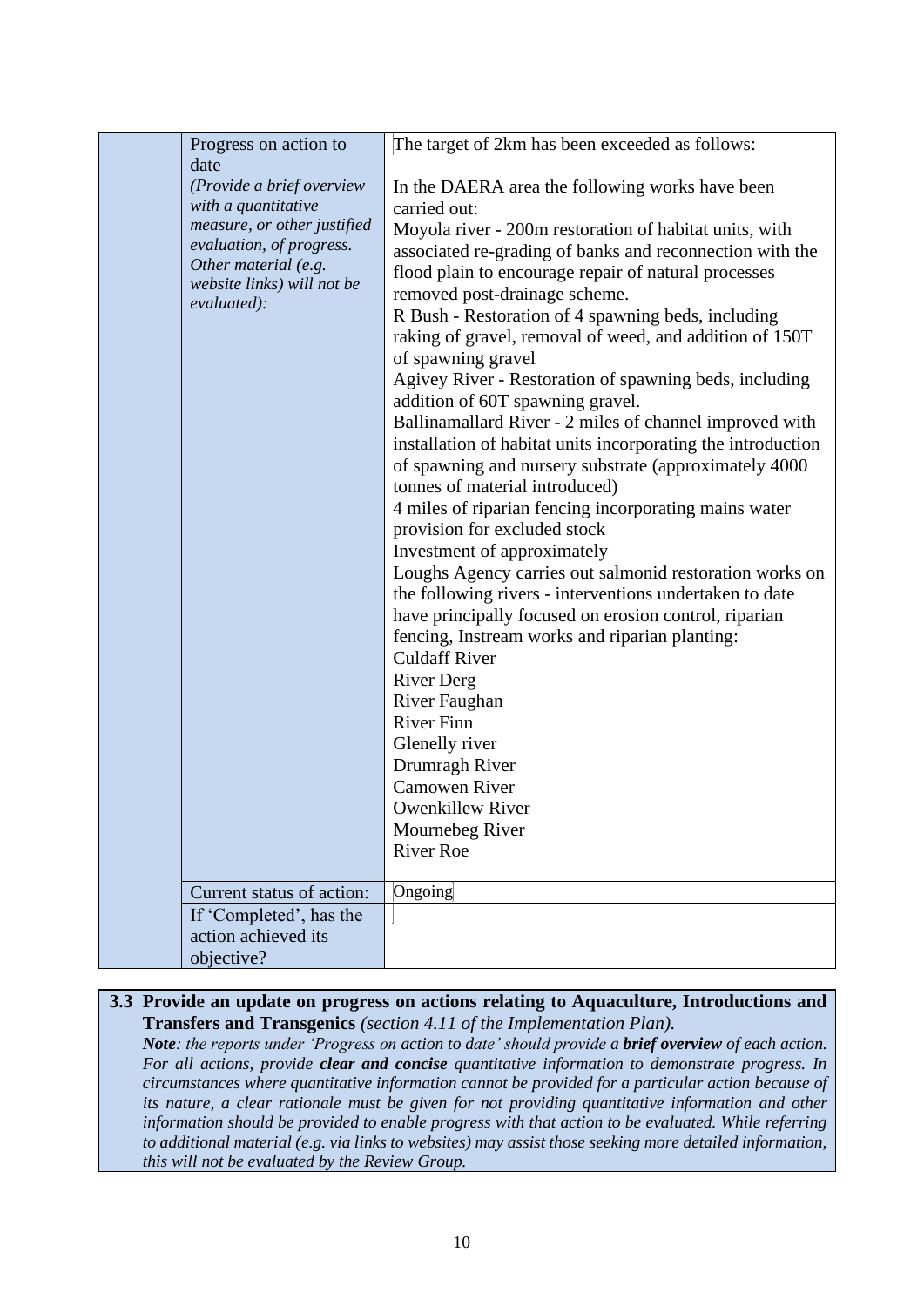| <b>Action</b> | Description of action                              | To manage sea lice levels in salmon aquaculture in NI. The                                                                |
|---------------|----------------------------------------------------|---------------------------------------------------------------------------------------------------------------------------|
| AI:           | (as submitted in the $IP$ ):                       | current farm operates under an organic regime and stock                                                                   |
|               |                                                    | densities are kept low to avoid the need to treat at all.                                                                 |
|               |                                                    | Organic salmon on these sites have affiliation with the Irish                                                             |
|               |                                                    | Organic<br>Association,                                                                                                   |
|               |                                                    | (https://www.irishorganicassociation.ie/)                                                                                 |
|               |                                                    | The maximum stocking density for this organic status is no                                                                |
|               |                                                    | more than 10 kg $/m3$ , normal growing conditions. This                                                                   |
|               |                                                    | considerably reduces lice numbers per fish. This stocking                                                                 |
|               |                                                    | density is approximately half that of standard aquaculture                                                                |
|               |                                                    | salmon stock density for non - organic production.                                                                        |
|               |                                                    | A threshold of $>30$ sea lice per kg of fish would be                                                                     |
|               |                                                    | considered an infestation requiring notification to the                                                                   |
|               |                                                    | Department and treatment action being taken by the                                                                        |
|               |                                                    | operator. An annual health surveillance<br>sampling                                                                       |
|               |                                                    | programme is in operation at the site in compliance with                                                                  |
|               |                                                    | Regulation (EU) 2016/429. Regular inspections are carried<br>out on a target sample of harvested fish to assess adult sea |
|               |                                                    | lice loading of individual fish.                                                                                          |
|               | <b>Expected outcome</b>                            | Sea lice levels on Aquaculture salmon to remain low.                                                                      |
|               | (as submitted in the IP):                          |                                                                                                                           |
|               | Progress on action to                              | Threshold for sea lice was not met or exceeded to require                                                                 |
|               | date                                               | intervention treatment. Details of sea lice counts can be                                                                 |
|               | (Provide a brief overview                          | seen at A3 which remain close to zero.                                                                                    |
|               | with a quantitative                                |                                                                                                                           |
|               | measure, or other justified                        |                                                                                                                           |
|               | evaluation, of progress.                           |                                                                                                                           |
|               | Other material (e.g.<br>website links) will not be |                                                                                                                           |
|               | evaluated):                                        | In addition Sea lice infestation levels were monitored in                                                                 |
|               |                                                    | the returning adults on the River Bush.                                                                                   |
|               |                                                    | In 2021 96% of fish had no sea lice, with 3% low to                                                                       |
|               |                                                    | moderate and 1% moderate to high levels of sea lice                                                                       |
|               |                                                    | infestation. These numbers are a small decrease on the<br>levels reported for 2020 (95%, 4%, and 1% respectively).        |
|               |                                                    | The 2021 figures were the lowest in the time series                                                                       |
|               | Current status of action:                          | Ongoing                                                                                                                   |
|               | If 'Completed', has the                            |                                                                                                                           |
|               | action achieved its                                |                                                                                                                           |
|               | objective?                                         |                                                                                                                           |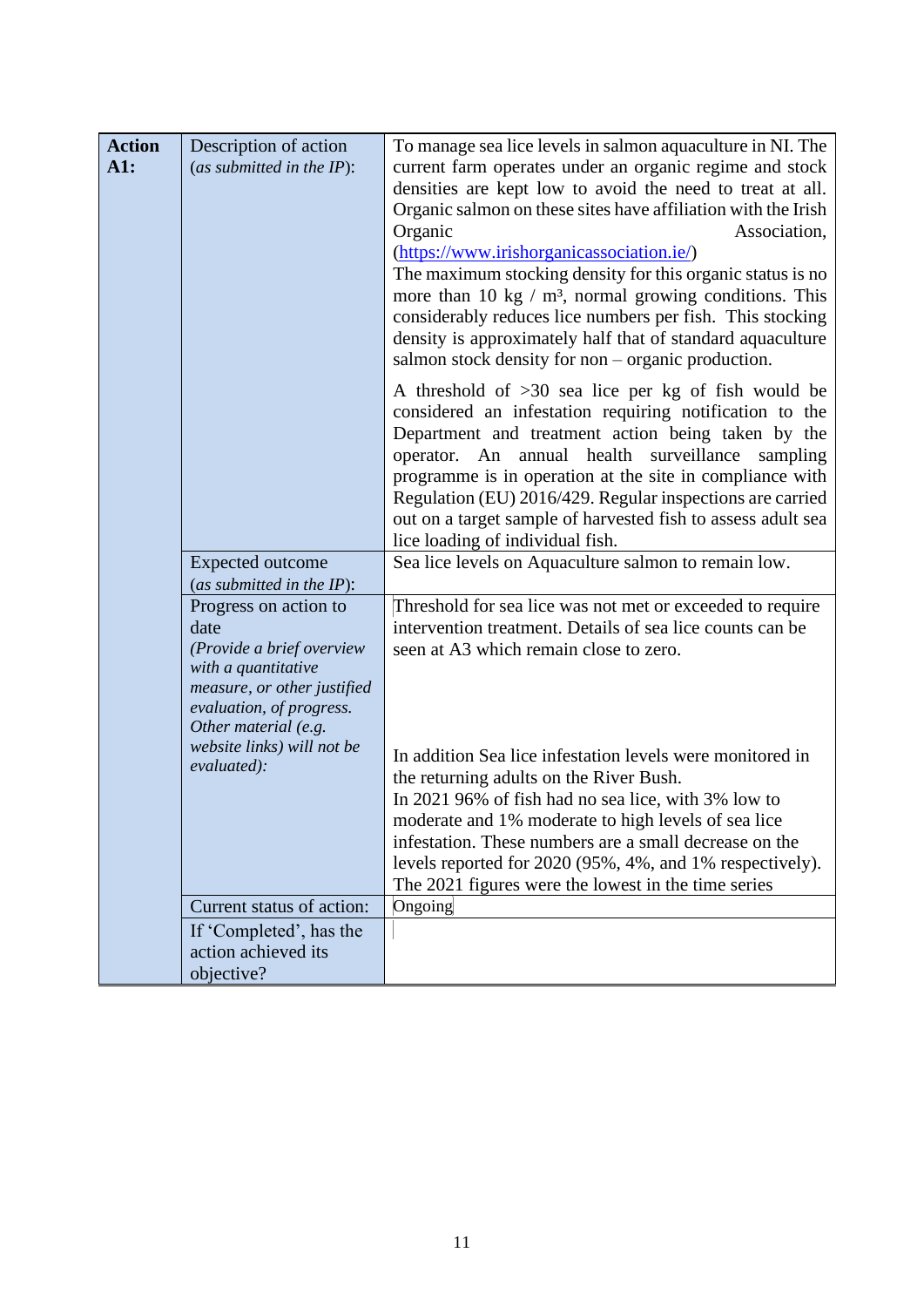| <b>Action</b> | Description                    |            |      |     | Monitor for Non NI escapee aquaculture salmon in a wild salmon stock in N.                                                                                             |         |              |   |   |                                       |                |
|---------------|--------------------------------|------------|------|-----|------------------------------------------------------------------------------------------------------------------------------------------------------------------------|---------|--------------|---|---|---------------------------------------|----------------|
| A2:           | of action                      | Ireland.   |      |     |                                                                                                                                                                        |         |              |   |   |                                       |                |
|               | (as submitted                  |            |      |     |                                                                                                                                                                        |         |              |   |   |                                       |                |
|               | in the $IP$ :                  |            |      |     |                                                                                                                                                                        |         |              |   |   |                                       |                |
|               | Expected                       |            |      |     | Escapee aquaculture salmon not from NI are monitored annually at the River                                                                                             |         |              |   |   |                                       |                |
|               | outcome                        | Bush trap. |      |     |                                                                                                                                                                        |         |              |   |   |                                       |                |
|               | (as submitted                  |            |      |     |                                                                                                                                                                        |         |              |   |   |                                       |                |
|               | in the $IP$ ):                 |            |      |     |                                                                                                                                                                        |         |              |   |   |                                       |                |
|               |                                |            |      |     |                                                                                                                                                                        |         |              |   |   |                                       |                |
|               | Progress on                    |            |      |     | No aquaculture escapees were reported from the River Bush adult trap in 2021                                                                                           |         |              |   |   |                                       |                |
|               | action to                      |            |      |     |                                                                                                                                                                        |         |              |   |   |                                       |                |
|               | date                           |            |      |     |                                                                                                                                                                        |         |              |   |   |                                       |                |
|               | (Provide a                     |            |      |     |                                                                                                                                                                        |         |              |   |   |                                       |                |
|               | brief overview                 |            |      |     |                                                                                                                                                                        |         |              |   |   |                                       |                |
|               | with a                         |            |      |     |                                                                                                                                                                        |         |              |   |   |                                       |                |
|               | quantitative                   |            |      |     |                                                                                                                                                                        |         |              |   |   |                                       |                |
|               | measure, or<br>other justified |            |      |     |                                                                                                                                                                        |         |              |   |   |                                       |                |
|               | evaluation, of                 |            |      |     |                                                                                                                                                                        |         |              |   |   |                                       |                |
|               |                                |            |      |     |                                                                                                                                                                        |         |              |   |   |                                       |                |
|               | progress.<br>Other             |            |      |     |                                                                                                                                                                        |         |              |   |   |                                       |                |
|               | material (e.g.                 |            |      |     |                                                                                                                                                                        |         |              |   |   |                                       |                |
|               | website links)                 |            |      |     |                                                                                                                                                                        |         |              |   |   |                                       |                |
|               | will not be                    |            |      |     |                                                                                                                                                                        |         |              |   |   |                                       |                |
|               | evaluated):                    |            |      |     |                                                                                                                                                                        |         |              |   |   |                                       |                |
|               | Current                        | Ongoing    |      |     |                                                                                                                                                                        |         |              |   |   |                                       |                |
|               | status of                      |            |      |     |                                                                                                                                                                        |         |              |   |   |                                       |                |
|               | action:                        |            |      |     |                                                                                                                                                                        |         |              |   |   |                                       |                |
|               |                                |            |      |     |                                                                                                                                                                        |         |              |   |   |                                       |                |
|               | If                             |            |      |     |                                                                                                                                                                        |         |              |   |   |                                       |                |
|               | 'Completed',                   |            |      |     |                                                                                                                                                                        |         |              |   |   |                                       |                |
|               | has the                        |            |      |     |                                                                                                                                                                        |         |              |   |   |                                       |                |
|               | action                         |            |      |     |                                                                                                                                                                        |         |              |   |   |                                       |                |
|               | achieved its                   |            |      |     |                                                                                                                                                                        |         |              |   |   |                                       |                |
|               | objective?                     |            |      |     |                                                                                                                                                                        |         |              |   |   |                                       |                |
| <b>Action</b> | Description                    |            |      |     | Monitoring sea lice levels in aquaculture salmon in N. Ireland.                                                                                                        |         |              |   |   |                                       |                |
| A3:           | of action                      |            |      |     |                                                                                                                                                                        |         |              |   |   |                                       |                |
|               | (as submitted                  |            |      |     |                                                                                                                                                                        |         |              |   |   |                                       |                |
|               | in the $IP$ ):                 |            |      |     |                                                                                                                                                                        |         |              |   |   |                                       |                |
|               | Expected                       |            |      |     | An annual assessment of sea lice levels of sea cage reared salmon in N.                                                                                                |         |              |   |   |                                       |                |
|               | outcome                        | Ireland.   |      |     |                                                                                                                                                                        |         |              |   |   |                                       |                |
|               | (as submitted                  |            |      |     |                                                                                                                                                                        |         |              |   |   |                                       |                |
|               | in the $IP$ ):                 |            |      |     |                                                                                                                                                                        |         |              |   |   |                                       |                |
|               | Progress on                    |            |      |     |                                                                                                                                                                        |         |              |   |   |                                       |                |
|               | action to                      |            |      |     |                                                                                                                                                                        |         |              |   |   | No of fish with 1, 2, 3 or 4 sea lice |                |
|               | date                           | Date       |      |     | No of fish harvested   No of fish inspected   No of fish with sea lice   % of fish with sea lice   1 sea lice   2 sea lice   3 sea lice   4 sea lice   Total No of sea |         |              |   |   |                                       |                |
|               | (Provide a                     | 25/08/2021 | 1740 | 306 | 1                                                                                                                                                                      | 0.3     | $\mathbf{1}$ | 0 | 0 | 0                                     | 1              |
|               | brief overview                 | 22/09/2021 | 1620 | 298 | 1                                                                                                                                                                      | 0.3     | 1            | 0 | 0 | 0                                     | 1              |
|               | with a                         | 26/10/2021 | 2060 | 340 | 2                                                                                                                                                                      | 0.58    | 2            | 0 | 0 | 0                                     | 2              |
|               | quantitative                   | 24/11/2021 | 1820 | 400 | 0                                                                                                                                                                      | 0       | 0            | 0 | 0 | 0                                     | 0              |
|               | measure, or                    | 09/12/2021 | 2860 | 400 | $\overline{2}$                                                                                                                                                         | $0.5\,$ | 2            | 0 | 0 | 0                                     | $\overline{2}$ |
|               | other justified                |            |      |     |                                                                                                                                                                        |         |              |   |   |                                       |                |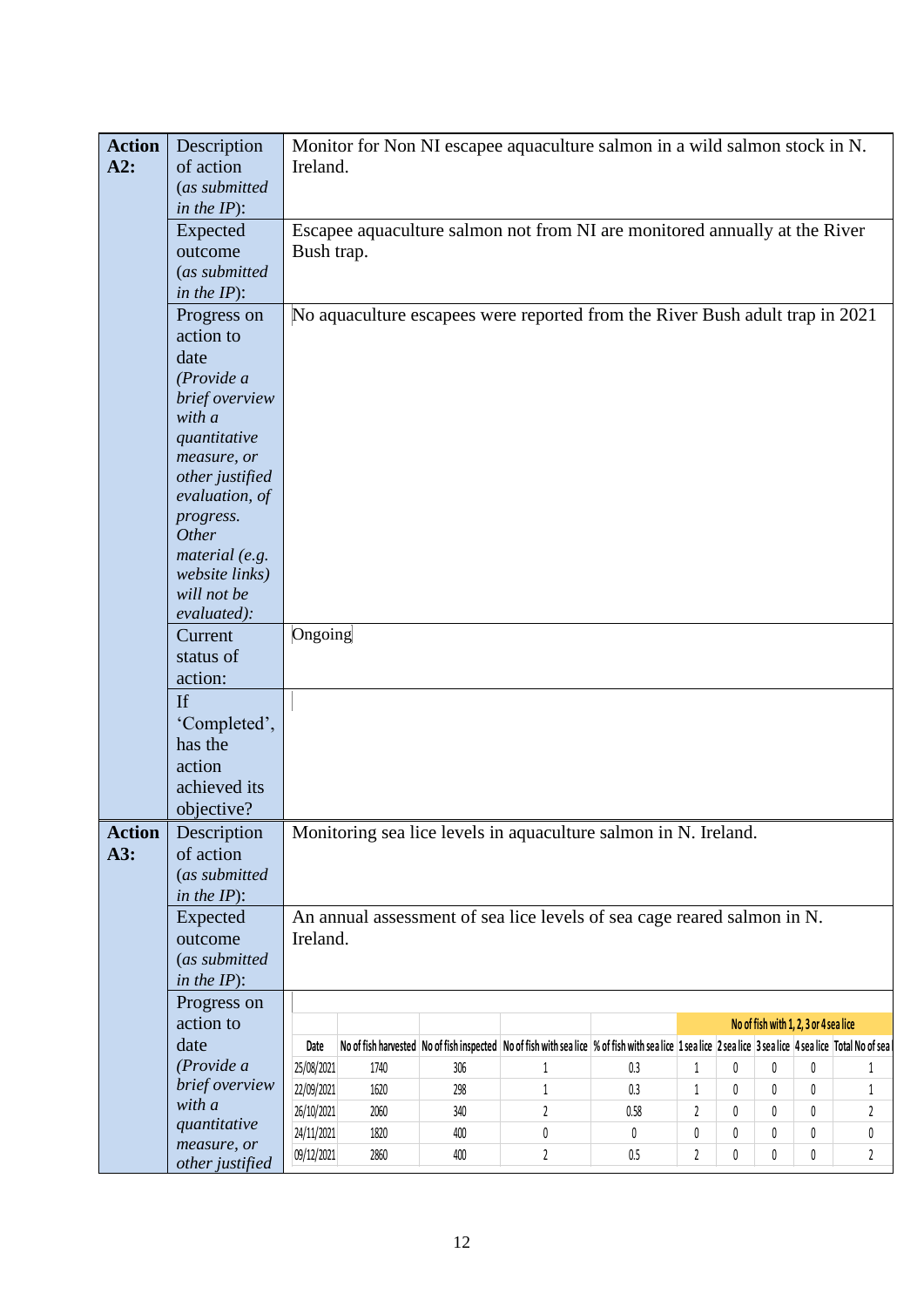|               | evaluation, of             |                                                                                 |
|---------------|----------------------------|---------------------------------------------------------------------------------|
|               | progress.                  |                                                                                 |
|               | Other                      |                                                                                 |
|               | material (e.g.             |                                                                                 |
|               | website links)             |                                                                                 |
|               | will not be                |                                                                                 |
|               | evaluated):                |                                                                                 |
|               | Current                    | Ongoing                                                                         |
|               | status of                  |                                                                                 |
|               | action:                    |                                                                                 |
|               |                            |                                                                                 |
|               | If                         |                                                                                 |
|               | 'Completed',               |                                                                                 |
|               | has the                    |                                                                                 |
|               | action                     |                                                                                 |
|               | achieved its               |                                                                                 |
|               | objective?                 |                                                                                 |
| <b>Action</b> | Description                | Monitoring levels of genetic introgression of aquaculture salmon into wild      |
|               |                            |                                                                                 |
| A4:           | of action                  | stocks in NI.                                                                   |
|               | (as submitted              |                                                                                 |
|               | in the $IP$ :              |                                                                                 |
|               | Expected                   | Triennial assessment of levels of genetic introgression of aquaculture salmon   |
|               | outcome                    | into wild stocks adjacent to the sites for salmon aquaculture in NI.            |
|               | (as submitted              |                                                                                 |
|               | in the $IP$ :              |                                                                                 |
|               | Progress on                | The most recent data suggests there has been a decrease in the level of genetic |
|               |                            |                                                                                 |
|               |                            |                                                                                 |
|               | action to                  | introgression of farmed genetic material into wild stocks in UK NI between      |
|               | date                       | 2014 and 2018. In the 2014 study a maximum of 5.9% of juveniles had             |
|               | (Provide a                 | genomes of part farmed origin, compared to 1.9% in the 2018 study.              |
|               | brief overview             | Due to staffing, COVID-19, and equipment issues the planned 2021 genetic        |
|               | with a                     | survey had to be postponed until 2022.                                          |
|               | quantitative               |                                                                                 |
|               | measure, or                |                                                                                 |
|               | other justified            |                                                                                 |
|               | evaluation, of             |                                                                                 |
|               | progress.                  |                                                                                 |
|               | Other                      |                                                                                 |
|               | material (e.g.             |                                                                                 |
|               | website links)             |                                                                                 |
|               | will not be                |                                                                                 |
|               | evaluated):                |                                                                                 |
|               | Current                    | Ongoing                                                                         |
|               | status of                  |                                                                                 |
|               | action:                    |                                                                                 |
|               |                            |                                                                                 |
|               | If                         |                                                                                 |
|               | 'Completed',               |                                                                                 |
|               | has the                    |                                                                                 |
|               | action                     |                                                                                 |
|               | achieved its<br>objective? |                                                                                 |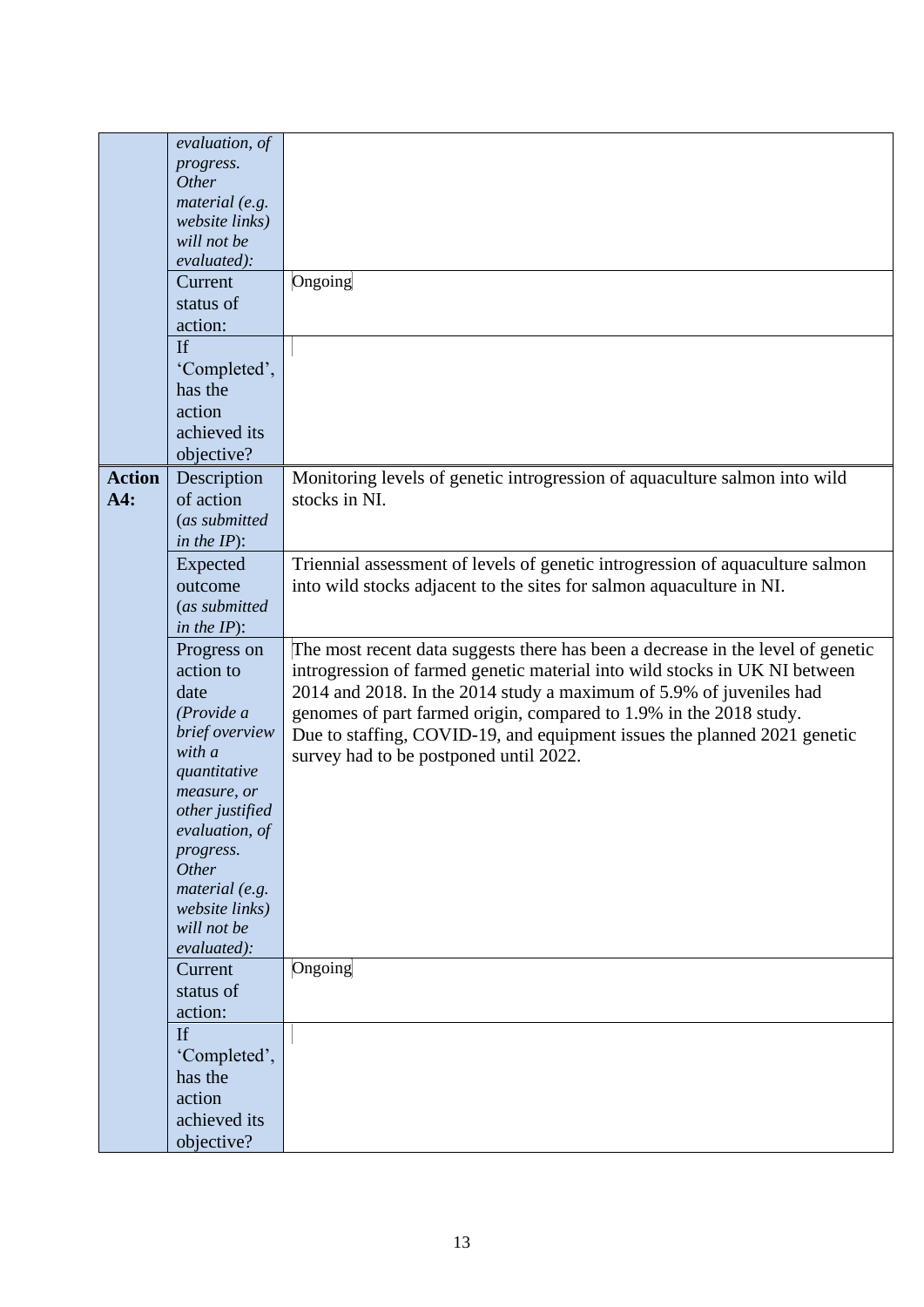| <b>Action</b> | Description      | To assess marine aquaculture sites annually.                                      |
|---------------|------------------|-----------------------------------------------------------------------------------|
| A5:           | of action        |                                                                                   |
|               | (as submitted    |                                                                                   |
|               | in the $IP$ ):   |                                                                                   |
|               |                  |                                                                                   |
|               | Expected         | To assess the potential for escapement of fish from marine aquaculture in NI      |
|               | outcome          | each year.                                                                        |
|               | (as submitted    |                                                                                   |
|               |                  |                                                                                   |
|               | in the $IP$ ):   |                                                                                   |
|               | Progress on      | No escapes were reported at the marine aquaculture sites on the N Coast area.     |
|               | action to        | Visual inspections were carried out where sea lice counts took place at the sites |
|               | date             | at the time of harvesting                                                         |
|               |                  |                                                                                   |
|               | (Provide a       |                                                                                   |
|               | brief overview   |                                                                                   |
|               | with a           |                                                                                   |
|               | quantitative     |                                                                                   |
|               | measure, or      |                                                                                   |
|               | other justified  |                                                                                   |
|               | evaluation, of   |                                                                                   |
|               |                  |                                                                                   |
|               | progress.        |                                                                                   |
|               | Other            |                                                                                   |
|               | material $(e.g.$ |                                                                                   |
|               | website links)   |                                                                                   |
|               | will not be      |                                                                                   |
|               | evaluated):      |                                                                                   |
|               | Current          | Ongoing                                                                           |
|               |                  |                                                                                   |
|               | status of        |                                                                                   |
|               | action:          |                                                                                   |
|               | If               |                                                                                   |
|               | 'Completed',     |                                                                                   |
|               |                  |                                                                                   |
|               | has the          |                                                                                   |
|               | action           |                                                                                   |
|               | achieved its     |                                                                                   |
|               | objective?       |                                                                                   |
|               |                  |                                                                                   |
| <b>Action</b> | Description      | To establish Long term monitoring through the establishment of a sea lice-        |
| A6:           | of action        | mortality risk index in wild anadromous salmonids in an area with aquaculture     |
|               | (as submitted    | production.                                                                       |
|               | in the $IP$ ):   |                                                                                   |
|               |                  | An annual assessment of the risk of sea lice induced mortality in post-smolt      |
|               | Expected         |                                                                                   |
|               | outcome          | salmonids in an area of aquaculture activity.                                     |
|               | (as submitted    |                                                                                   |
|               | in the $IP$ ):   |                                                                                   |
|               | Progress on      | Work on this action has been delayed but it is hoped to start work on this in     |
|               |                  |                                                                                   |
|               | action to        | 2022                                                                              |
|               | date             |                                                                                   |
|               | (Provide a       |                                                                                   |
|               | brief overview   |                                                                                   |
|               | with a           |                                                                                   |
|               | quantitative     |                                                                                   |
|               |                  |                                                                                   |
|               | measure, or      |                                                                                   |